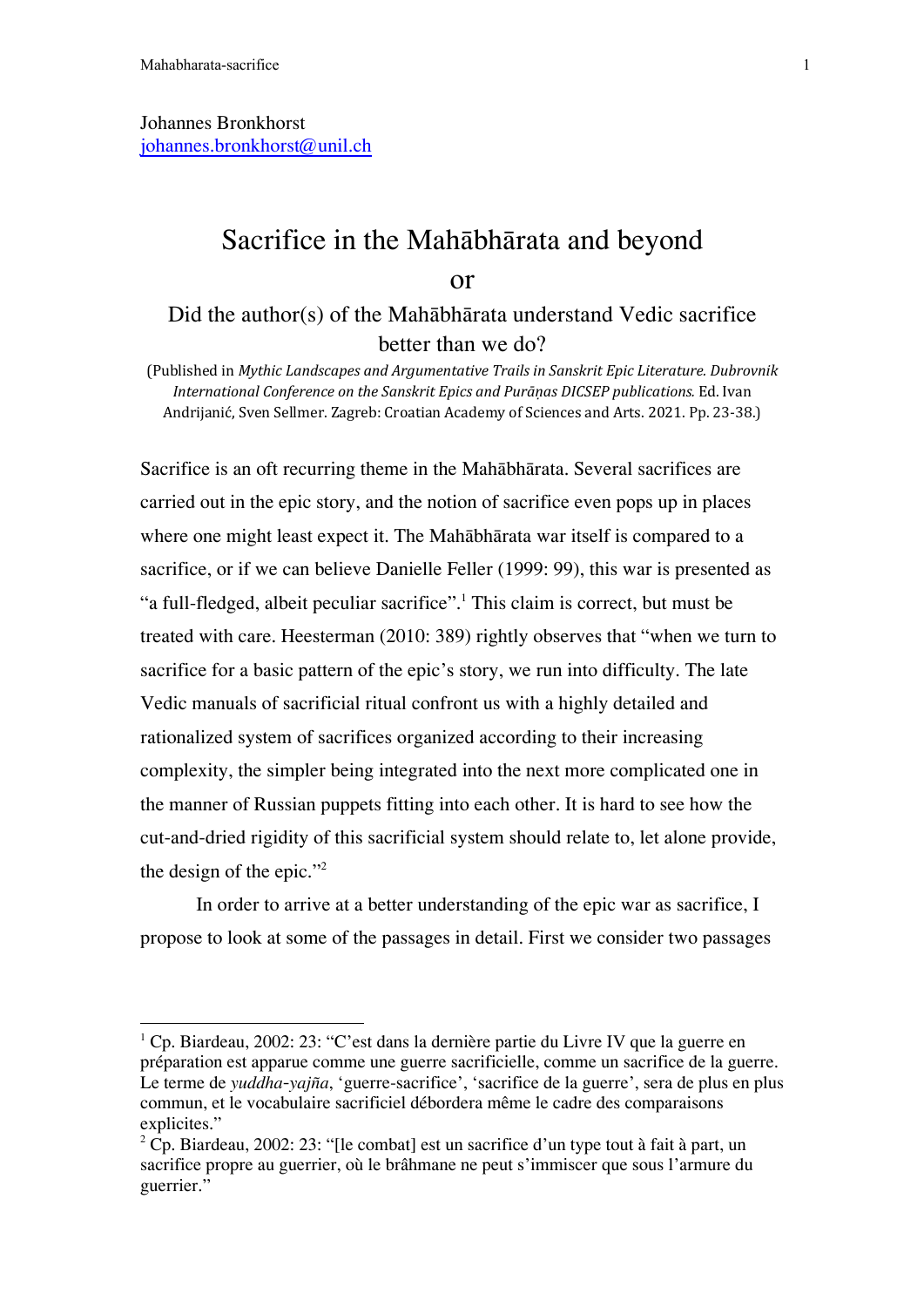that present the approaching war in this manner.<sup>3</sup> In the first one Duryodhana addresses his father Dhṛtarāṣṭra. Van Buitenen translates it as follows (1978:  $325$ :<sup>4</sup>

I am not putting the burden of war on you, or on Droṇa, or on Aśvatthāman, or on Saṃjaya, or on Vikarṇa, or on Kāmboja, or on Bāhlīka, Satyavrata, Purumitra, Bhūriśravas, or any others of your party, when *I* make this challenge! I and Karna, father, have laid out the sacrifice of war (*raṇayajña*) and here we stand consecrated *with Yudhiṣṭhira as the victim*, bull of the Bharatas. This chariot is the altar, this sword the spoon, this club the ladle, this armor the *sadas*. My steeds are the four sacrificial priests, my arrows the *darbha* grass, my fame the oblation! Having offered up ourselves in war to Vaivasvata, O king, we shall triumphantly return, covered with glory, our enemies slain. I, Karna, and my brother Duḥśāsana, we three, father, will kill Pāṇḍavas in battle. I shall kill the Pāṇḍavas and rule the earth. I should rather surrender my life, wealth, and realm, steadfast king, than ever dwell together with the Pāṇḍavas! We shall not cede to the Pāṇḍavas as much land as you can prick with the point of a sharp needle, father!

This passage suggests that the comparison with sacrifice expresses Duryodhana's intention to vanquish his opponents. At first sight this makes perfect sense. Just as a sacrificer kills the sacrificial victim in his sacrifice, Duryodhana and Karṇa intend to kill the Pāndavas in the battle for which they are preparing themselves.<sup>5</sup>

<sup>&</sup>lt;sup>3</sup> Cf. Feller, 1999; 2009.

<sup>4</sup> Mhbh 5.57.10-18: *nāhaṃ bhavati na droṇe nāśvatthāmni na saṃjaye/ na vikarṇe na kāmboje na kṛpe na ca bāhlike//10// satyavrate purumitre bhūriśravasi vā punaḥ/ anyeṣu*  vā tāvakesu bhāram krtvā samāhvaye//11// aham ca tāta karnaś ca ranayajñam vitatya vai/ yudhisthiram paśum krtvā dīksitau bharatarsabha//12// ratho vedī sruvah khadgo gadā sruk kavacam sadah/ cāturhotram ca dhuryā me śarā darbhā havir yaśah//13// ātmayajñena nrpate istvā vaivasvatam rane/vijitya svayam esyāvo hatāmitrau śriyā vrtau//14// aham ca tāta karnaś ca bhrātā duhśāsanaś ca me/ ete vayam hanisyāmah pāndavān samare travah//15// aham hi pāndavān hatvā praśāstā prthivīm imām/ mām vā hatvā pānduputrā bhoktārah prthivīm imām//16// tyaktam me jīvitam rājan dhanam *rājyaṃ ca pārthiva/ na jātu pāṇḍavaiḥ sārdhaṃ vaseyam aham acyuta//17// yāvad dhi*  sūcyās tīksnāyā vidhyed agrena mārisa/ tāvad apy aparityājyam bhūmer nah pāndavān *prati//18//*

 $\frac{1}{5}$  The same sentiment, but this time from the side of Yudhisthira, finds expression in the Vanaparvan, Mhbh 3.242.13-15: *tadā tu nṛpatir gantā dharmarājo yudhiṣṭhiraḥ//13//*  astraśastrapradīpte 'gnau yadā tam pātayisyati/ varsāt trayodaśād ūrdhvam ranasattre narādhipah//14// yadā krodhahavir moktā dhārtarāstresu pāndavah/ āgantāras tadā smeti ...//15// "Then indeed Yudhisthira the King Dharma shall go [to Duryodhana's sacrifice, JB]! When he [Yudhiṣṭhira] tumbles him [Duryodhana] in the Fire that has been lit with swords and spears at the Session of war (*rana-sattra*) after the thirteenth year [of exile],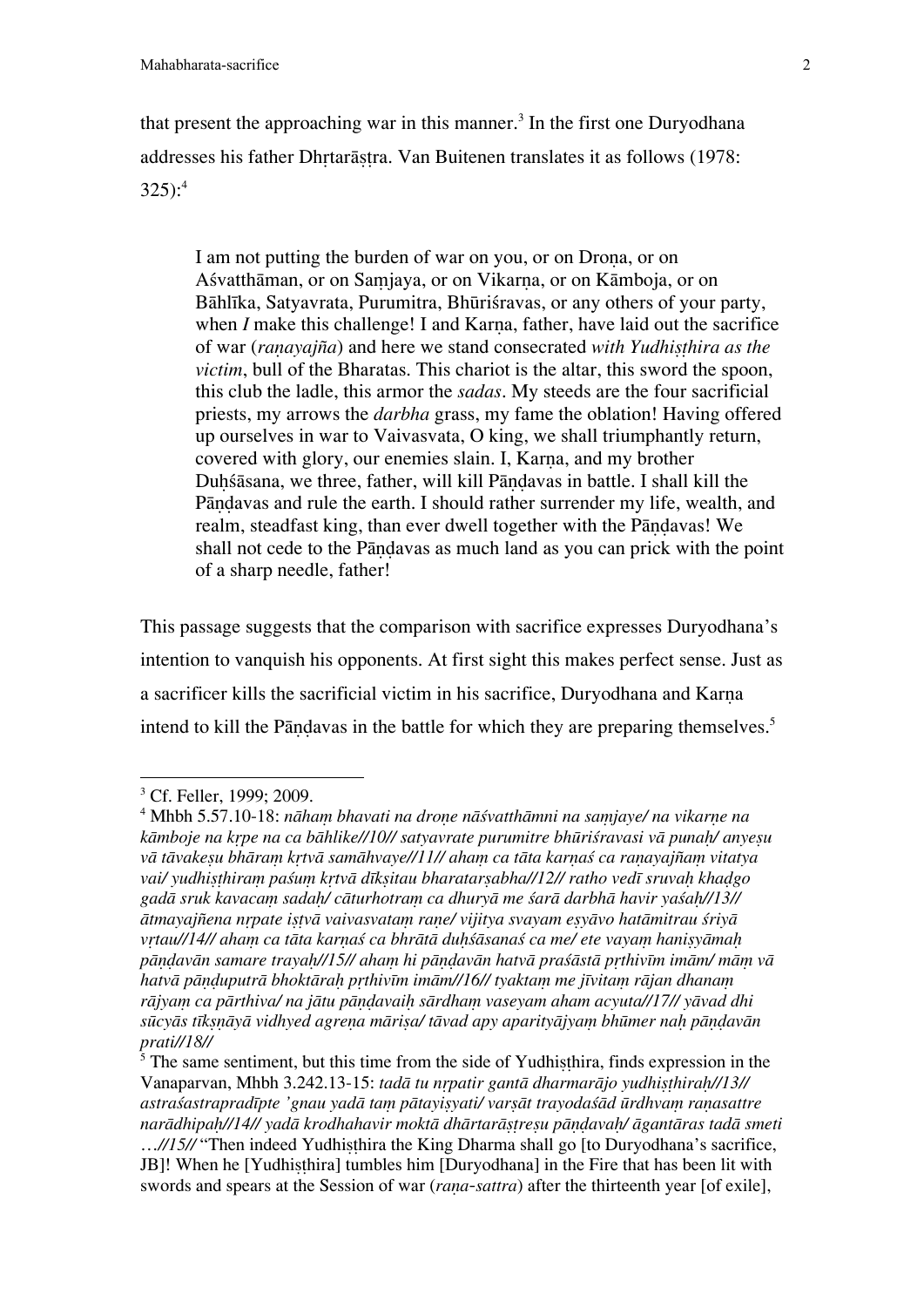With hindsight we know that this intention was never realized. Quite on the contrary, Duryodhana and Karna themselves were killed in that battle, and the Pāṇḍavas came out victorious.

Karna did not need hindsight to know the outcome of the battle. Foresight allowed him to predict the disaster that was going to befall him and Duryodhana. Interestingly, he too compares the approaching battle with a sacrifice, and in this sacrifice, too, Duryodhana is the sacrificer. This is what Karna says (in the translation of Van Buitenen, 1978: 446-447):<sup>6</sup>

Vārṣṇeya, the Dhārtarāṣṭra will hold a grand sacrifice of war (*śastrayajña*). Of this sacrifice you shall be the Witness, Janārdana, and you shall be the Adhvaryu priest at the ritual. The Terrifier with the monkey standard stands girt as the Hotar; Gāṇḍīva will be the ladle; the bravery of men the sacrificial butter. The *aindra*, *pāśupata*, *brāhma*, and *sthūṇākarṇa* missiles

when the Pāndava [i.e. Yudhisthira] gives vent to the Oblation of his wrath upon the Dhārtarāṣṭras, then we shall have come!" (tr. van Buitenen)

<sup>6</sup> Mhbh 5.139.29-51: *dhārtarāṣṭrasya vārṣṇeya śastrayajño bhaviṣyati/ asya yajñasya vettā tvaṃ bhaviṣyasi janārdana/ ādhvaryavaṃ ca te kṛṣṇa kratāv asmin bhaviṣyati//29//*  hotā caivātra bībhatsuh samnaddhah sa kapidhvajah/ gāndīvam sruk tathājyam ca vīryam pumsām bhavisvati//30// aindram pāśupatam brāhmam sthūnākarnam ca mādhava/ *mantrās tatra bhaviṣyanti prayuktāḥ savyasācinā//31// anuyātaś ca pitaram adhiko vā parākrame/ grāvastotraṃ sa saubhadraḥ samyak tatra kariṣyati//32// udgātātra punar*  bhīmah prastotā sumahābalah/vinadan sa naravyāghro nāgānīkāntakrd rane//33// sa caiva tatra dharmātmā śaśvad rājā yudhisthirah/ japair homaiś ca samyukto brahmatvam kāravisvati//34// śankhaśabdāh samurajā bhervaś ca madhusūdana/ utkrstasimhanādāś ca *subrahmaṇyo bhaviṣyati//35// nakulaḥ sahadevaś ca mādrīputrau yaśasvinau/ śāmitraṃ tau mahāvīryau samyak tatra kariṣyataḥ//36// kalmāṣadaṇḍā govinda vimalā* rathaśaktayah/ yūpāh samupakalpantām asmin yajñe janārdana//37// karninālīkanārācā *vatsadantopabṛṃhaṇāḥ/ tomarāḥ somakalaśāḥ pavitrāṇi dhanūṃṣi ca//38// asayo 'tra kapālāni puroḍāśāḥ śirāṃsi ca/ havis tu rudhiraṃ kṛṣṇa asmin yajñe bhaviṣyati//39//*  idhmāh paridhayaś caiva śaktyo 'tha vimalā gadāh/ sadasyā dronaśisyāś ca krpasya ca *śaradvataḥ//40// iṣavo 'tra paristomā muktā gāṇḍīvadhanvanā/ mahārathaprayuktāś ca*  dronadraunipracoditāh//41// prātiprasthānikam karma sātyakih sa karisyati/ dīksito dhārtarāstro 'tra patnī cāsya mahācamūh//42// ghatotkaco 'tra śāmitram karisyati *mahābalaḥ/ atirātre mahābāho vitate yajñakarmaṇi//43// dakṣiṇā tv asya yajñasya*  dhrstadyumnah pratāpavān/ vaitāne karmani tate jāto vah krsna pāvakāt//44// vad abruvam aham krsna katukāni sma pāņdavān/ priyārtham dhārtarāstrasya tena tapye *'dya karmaṇā/45// yadā drakṣyasi māṃ kṛṣṇa nihataṃ savyasācinā/ punaś citis tadā cāsya yajñasyātha bhaviṣyati//46// duḥśāsanasya rudhiraṃ yadā pāsyati pāṇḍavaḥ/*  ānardam nardatah samyak tadā sutyam bhavisyati//47// yadā dronam ca bhīsmam ca pāñcālyau pātayisyatah/ tadā yajñāvasānam tad bhavisyati janārdana//48// duryodhanam yadā hantā bhīmaseno mahābalah/ tadā samāpsyate yajño dhārtarāstrasya mādhava//49// snusāš ca prasnusāš caiva dhrtarāstrasya samgatāh/ hateśvarā hatasutā hatanāthāš ca *keśava//50// gāndhāryā saha rodantyaḥ śvagṛdhrakurarākule/ sa yajñe 'sminn avabhṛtho bhaviṣyati janārdana//52//*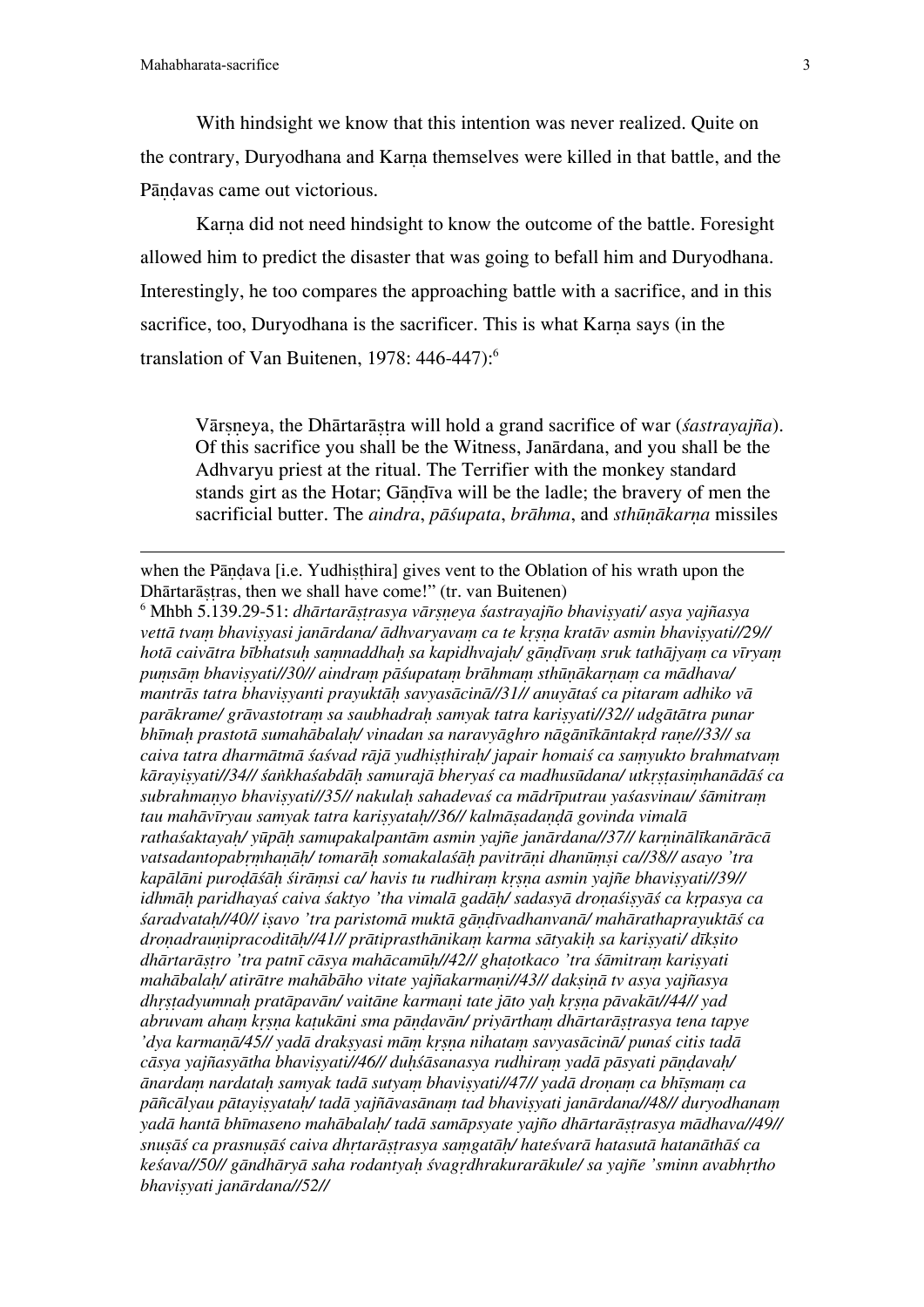will be the spells employed by the Left-handed Archer. Saubhadra, taking after his father, if not overtaking him, in prowess, will act perfectly as the Grāvastut priest. Mighty Bhīma will be the Udgātar and Prastotar, that tigerlike man who with his roars on the battlefield finishes off an army of elephants. The eternal king, law-spirited Yudhiṣṭhira, well-versed in recitations and oblations, will act as the Brahmán. The sounds of the conches, the drums, the kettledrums, and the piercing lion roars will be the Subrahmaṇā invocation. Mādrī's two glorious sons Nakula and Sahadeva of great valor will fill the office of the Śamitar priest. The clean chariot spears with their spotted staffs will serve as the sacrificial poles at this sacrifice, Janārdana. The eared arrows, hollow reeds, iron shafts and calftooth piles, and the javelins will be the Soma jars, and the bows the strainers. Swords will be the potsherds, skulls the Puroḍāśa cakes, and blood will be the oblation at this sacrifice, Kṛṣṇa. The spears and bright clubs will be the kindling and enclosing sticks; the pupils of Drona and Kṛpa Śāradvata the Sadasyas. The arrows shot by the Gāṇḍīva bowman, the great warriors, and Droṇa and his son will be the pillows. Sātyaki shall act as Pratiprasthātar, the Dhārtarāṣṭra as the Sacrificer (*dīkṣita*), his great army as the Wife. Mighty Ghaṭotkaca will be the Śamitar when this Overnight (*atirātra*) Sacrifice is spun out, strong-armed hero. Majestic Dhrstadyumna shall be the sacrificial fee when the fire rite takes place, he who was born from the fire.

The insults I heaped on the Pāṇḍavas, to please Duryodhana, those I regret. When you see me cut down by the Left-handed Archer, it will be the Repiling of the Fire of this<sup>7</sup> sacrifice. When the Pandava drinks the blood of Duhśāsana, bellowing his roar, it will be the Soma draught. When the two Pāñcālyas fell Drona and Bhīsma, that will be the Conclusion of the sacrifice, Janārdana. *When the mighty Bhīmasena kills Duryodhana, then the great sacrifice of the Dhārtarāṣṭra will end*. The weeping of the gathered daughters-in-law and granddaughters-in-law, whose masters, sons, and protectors have been slain, with the mourning of Gāndhārī at the sacrificial site now teeming with dogs, vultures, and ospreys, will be the Final Bath of this sacrifice, Janārdana.

The richness of details in these comparisons, especially the second one, shows that the author(s) of these passages had something similar to the Vedic sacrifice in mind. This makes it all the more surprising, at least at first sight, that the sacrificer in the second sacrifice is identical with its victim: Duryodhana initiates the sacrifice, which ends with his death.

However, a closer look at these two passages changes the perspective considerably. The sacrifical victim in most Vedic sacrifices, as in many other sacrifices elsewhere in the world, is a substitute for the sacrificer. That is to say,

<sup>7</sup> Van Buitenen has *their* instead of *this*.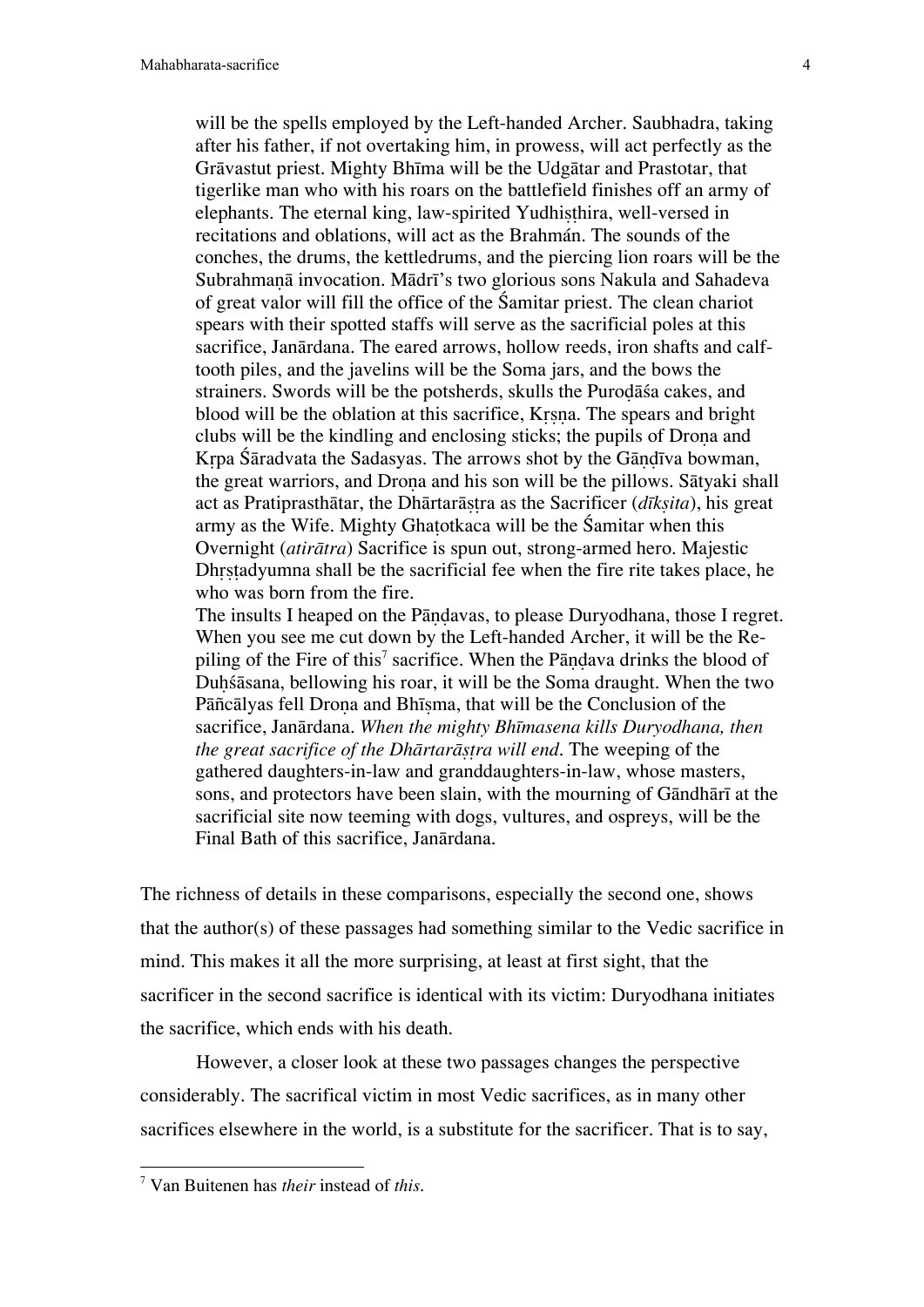the ideal victim is the sacrificer himself. It is therefore perhaps not so surprising that the instigator of the sacrifice that figures in Karṇa's comparison, Duryodhana, is also its victim. And the really surprising comparison, seen this way, is the one proposed by Duryodhana, who looks upon the sacrificial victim not as a substitute for the sacrificer, but as his enemy, in this case Yudhiṣṭhira. Yudhisthira cannot possibly be looked upon as Duryodhana's substitute in that imaginary sacrifice. Yudhisthira is his victim in the worst sense of the term. Substitutes in sacrifice are beings or objects that are dear to the sacrificer: one of his children, one of his domesticated animals, some of his possessions. Yudhiṣṭhira and the Pāṇḍavas are not dear to Duryodhana, they are his enemies, whom he wishes to destroy.

Do we have to conclude that there is something wrong in Duryodhana's comparison of the approaching battle with a sacrifice? We will return to this question below. First, however, we must note that Duryodhana's kind of sacrifice is not the only example of its kind in the Mahābhārata. As a matter of fact, the Mahābhārata reports that it was itself first recited at a sacrifice organised by someone called Janamejaya. This was a Snake Sacrifice (*sarpasattra*), and its aim was the destruction of all snakes.<sup>8</sup> The sacrifice did in the end not succeed in this aim, but that is less important at present.

Minkowski (1991: 385) sums up how this sacrifice came about as follows:

The story of Janamejaya's *sattra* belongs to the Āstīka *parvan* of the Mahābhārata's first book (1.45-53). The events of the Āstīka *parvan*, the curse of Kadrū  $(1.18)$ , the death of Pariksit  $(1.36-40)$ , and the birth of Āstīka (1.33-44), culminate in the story of the snake *sattra*, which begins with Janamejaya learning that his father Pariksit was killed by the serpent Takṣaka. Seeking revenge, Janamejaya asks his priests whether they know a rite that would enable him to propel Taksaka and his relations into blazing fire (1.47.4). The priests reply that there is a rite that will accomplish such a task, created by the gods especially for Janamejaya (*tvadartham devanirmitam*), known as the *sarpasattra*, and described in the Purāṇic lore (*purāṇe kathyate*) (1.47.6). Janamejaya is the only man

<sup>8</sup> Fitzgerald (2010: 79) makes the following tentative suggestion about this sacrifice: "Whoever framed the epic narrative with this account might well have used the snakes as a stand-in for foreign invaders and may have meant to suggest that Janamejaya's rite at this gateway should spell an end to such invaders in Bharatavarsa ..." This suggestion is necessarily speculative and impossible to verify.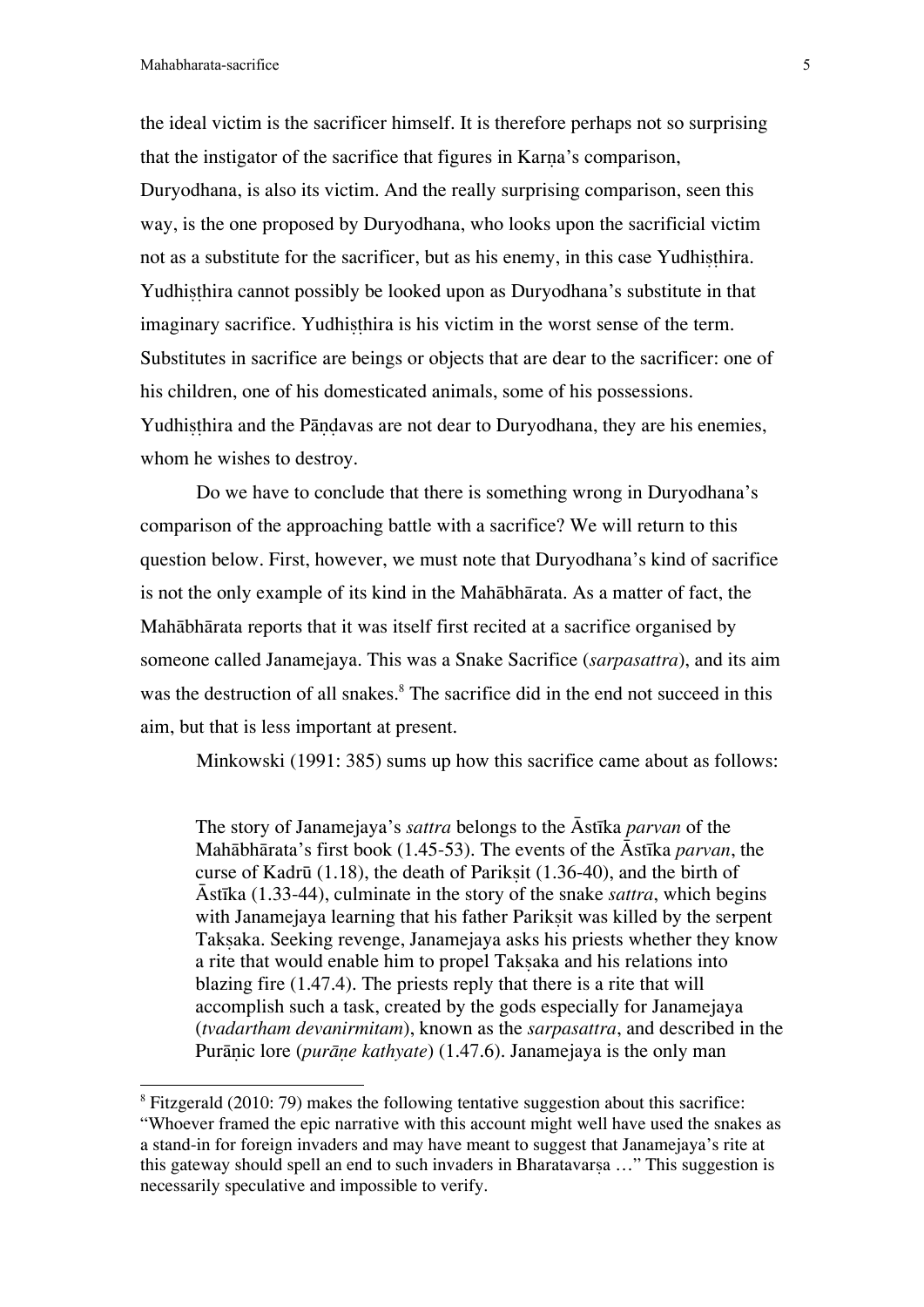eligible to sponsor this rite, and the priests have the training to perform it (1.47.7). Janamejaya agrees and orders the priests to prepare (1.47.8-9).

This short description suffices to show that Janamejaya's Snake Sacrifice was of the same kind as Duryodhana's imagined sacrifice. Just as Duryodhana fantasized about a sacrifice in which his enemy Yudhisthira, and by extension the Pāndavas, would be the victim, in the same way Janamejaya prepares a sacrifice in which his enemy, the snake Taksaka, and by extension all snakes, will be the victim. Both Duryodhana's imagined sacrifice and Janamejaya's in the end unsuccessful sacrifice were meant to destroy enemies, not *by means of* the sacrifice, but in the sacrifice itself, as its victims. These victims are not substitutes for the sponsor of the sacrifice, but they are his enemies.

The Mahābhārata mentions another sacrifice of the same type. About King Jarāsandha of Magadha, we read (tr. Van Buitenen, 1975: 60):<sup>9</sup>

After he had defeated them all, [Jarāsandha] imprisoned the kings in his mountain corral, Girivraja, as a lion imprisons great elephants in a cave of the Himālaya. King Jarāsandha wants to sacrifice the lords of the earth, for it was after he had worshiped the Great God that he defeated the kings on the battlefield. Whenever he defeated kings in battle, he took them in fetters to his own city and built a corral for men!

About these imprisoned kings we read (tr. Van Buitenen, 1975: 61):<sup>10</sup>

What joy of life is left to the kings who are sprinkled and cleansed in the house of Paśupati as sacrificial animals …?

Krsna reproaches Jarāsandha in a later chapter that, having imprisoned the kings, he wishes to sacrifice them to Rudra.<sup>11</sup> According to Krsna, there has never been

<sup>9</sup> Mhbh 2.13.62-64: *tena ruddhā hi rājānaḥ sarve jitvā girivraje/ kandarāyāṃ girīndrasya*  simheneva mahādvipāh//62// so 'pi rājā jarāsamdho yiyaksur vasudhādhipaih/ ārādhya hi mahādevam nirjitās tena pārthivāh//63// sa hi nirjitya nirjitya pārthivān prtanāgatān/ *puram ānīya baddhvā ca cakāra puruṣavrajam/64//*

 $^{\scriptstyle 10}$  Mhbh 2.13.17: prokṣitānāṃ pramṛṣṭānāṃ rājñāṃ paśupater gṛhe/ paśūnāṃ iva kā *prītir jīvite bharatarṣabha//17//*

<sup>11</sup> Mhbh 2.20.8cd: *tad rājñaḥ saṃnigṛhya tvaṃ rudrāyopajihīrṣasi.*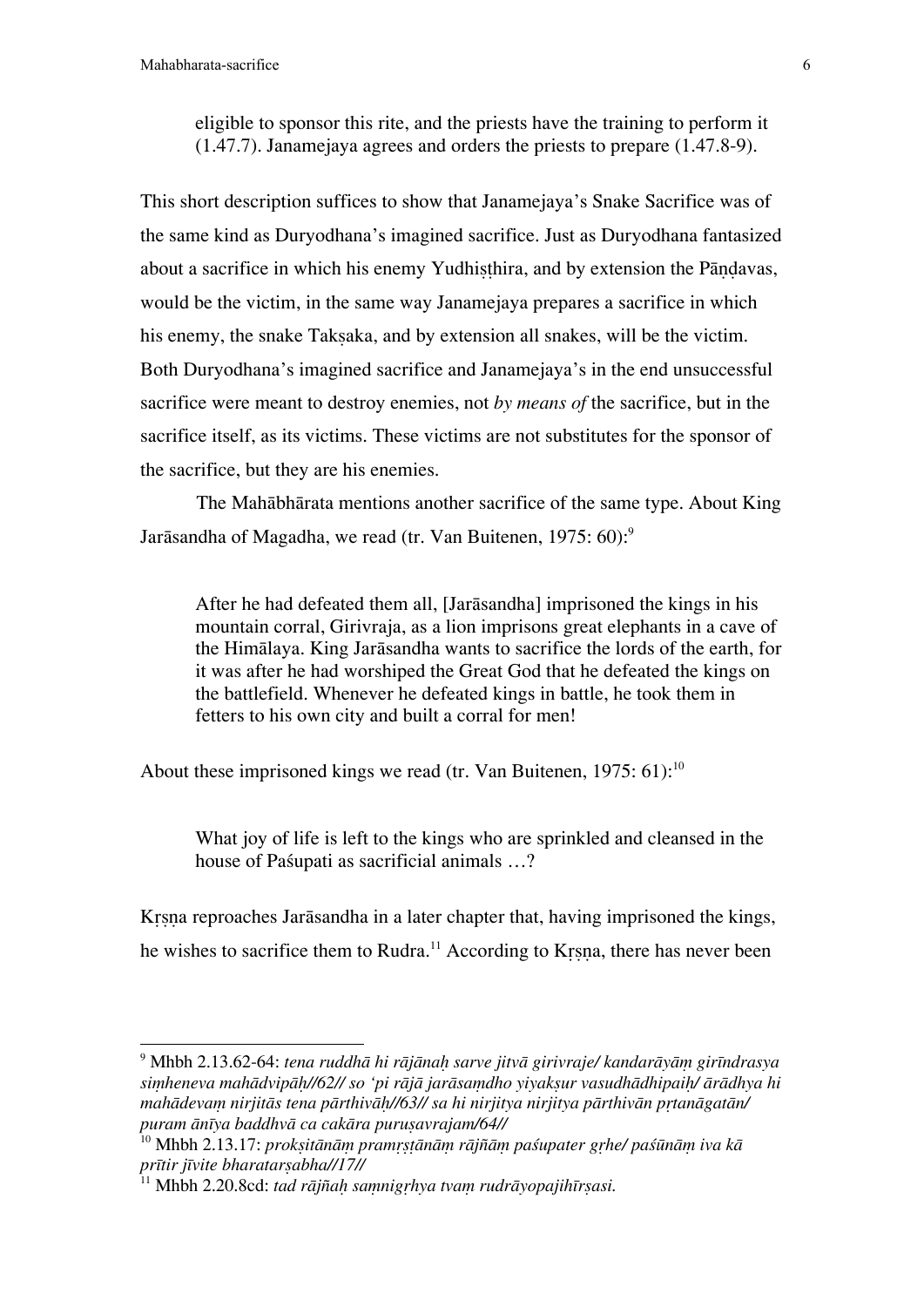Mahabharata-sacrifice 7

witness to a human sacrifice, and he disapproves of it strongly.<sup>12</sup> Jarāsandha's defence that he takes no king for sacrifice whom he has not first defeated<sup>13</sup> does not convince his opponents, and he is subsequently killed in battle.

Further examples of sacrifices of the kind where the sacrificer immolates himself, where he is both sacrificer and victim, can also be found in the Mahābhārata. Ambā and Aśvatthāman put an end to their lives in this manner.<sup>14</sup> Ambā, surprisingly, is a woman, but this fact should not be taken to mean that self-sacrifice was looked upon by the authors of the epic as a particularly feminine activity. As a matter of fact, Ambā takes recourse to this act to be reborn as a man, this in order to kill Bhīṣma.15 Elsewhere, a fallen warrior is described as "having sacrificed his own body in battle".<sup>16</sup>

It appears, then, that the authors of the Mahābhārata recognized two kinds of sacrifice. In one of these two, the sacrificer sacrifices himself; in the other, he sacrifices his enemy. Scholars have been aware for some time that many Vedic sacrifices are of the first kind: the sacrificer sacrifices himself, or rather, he sacrifices a substitute for himself.<sup>17</sup> But what about the other kind of sacrifice, in which the sacrificer sacrifices his enemy? Are there Vedic sacrifices that follow this pattern? Or is it nothing but a fantasy of the authors of the Mahābhārata, with no link whatsoever with any sacrificial reality?

It is not. A number of Vedic sacrifices do indeed fall in the second category. That is to say, in a number of Vedic sacrifices the victim is not a

<sup>12</sup> Mhbh 2.20.10: *manuṣyāṇāṃ samālambho na ca dṛṣṭaḥ kadācana/ sa kathaṃ mānuṣair devaṃ yaṣṭum icchasi śaṃkaram//*

<sup>13</sup> Mhbh 2.20.25ab: *nājitān vai narapatīn aham ādadmi kāṃścana*.

<sup>&</sup>lt;sup>14</sup> For Aśvatthāman, see Mhbh 10.7 (tr. Johnson, 1998: 28 ff.)

<sup>&</sup>lt;sup>15</sup> Mhbh 5.188.16-18; tatah sā paśvatām tesām maharsīnām aninditā/ samāhrtva vanāt tasmāt kāsthāni varavarninī//16// citām krtvā sumahatīm pradāva ca hutāśanam/ pradīpte 'gnau mahārāja rosadīptena cetasā//17// uktvā bhīsmavadhāyeti praviveśa hutāśanam/ *jyeṣṭhā kāśisutā rājan yamunām abhito nadīm//18//* "Thereupon, while the great seers were looking on, the blameless, fair-complexioned maiden gathered firewood from that forest, made a very high pyre, and set fire to it. When the fire was blazing, great king, she spoke with her heart on fire with wrath, 'For Bhīṣma's death!' and entered the fire, did the eldest daughter of Kāśi by the bank of the Yamunā, king." (tr. Van Buitenen, 1978: 520-521; cp. Scheuer, 1975: 70)

<sup>16</sup> Mhbh 18.1.14: *yuddhe hutvātmanas tanum*. Cp. Heesterman, 2008: 133.

<sup>&</sup>lt;sup>17</sup> Hubert & Mauss, 1899/1929: 45.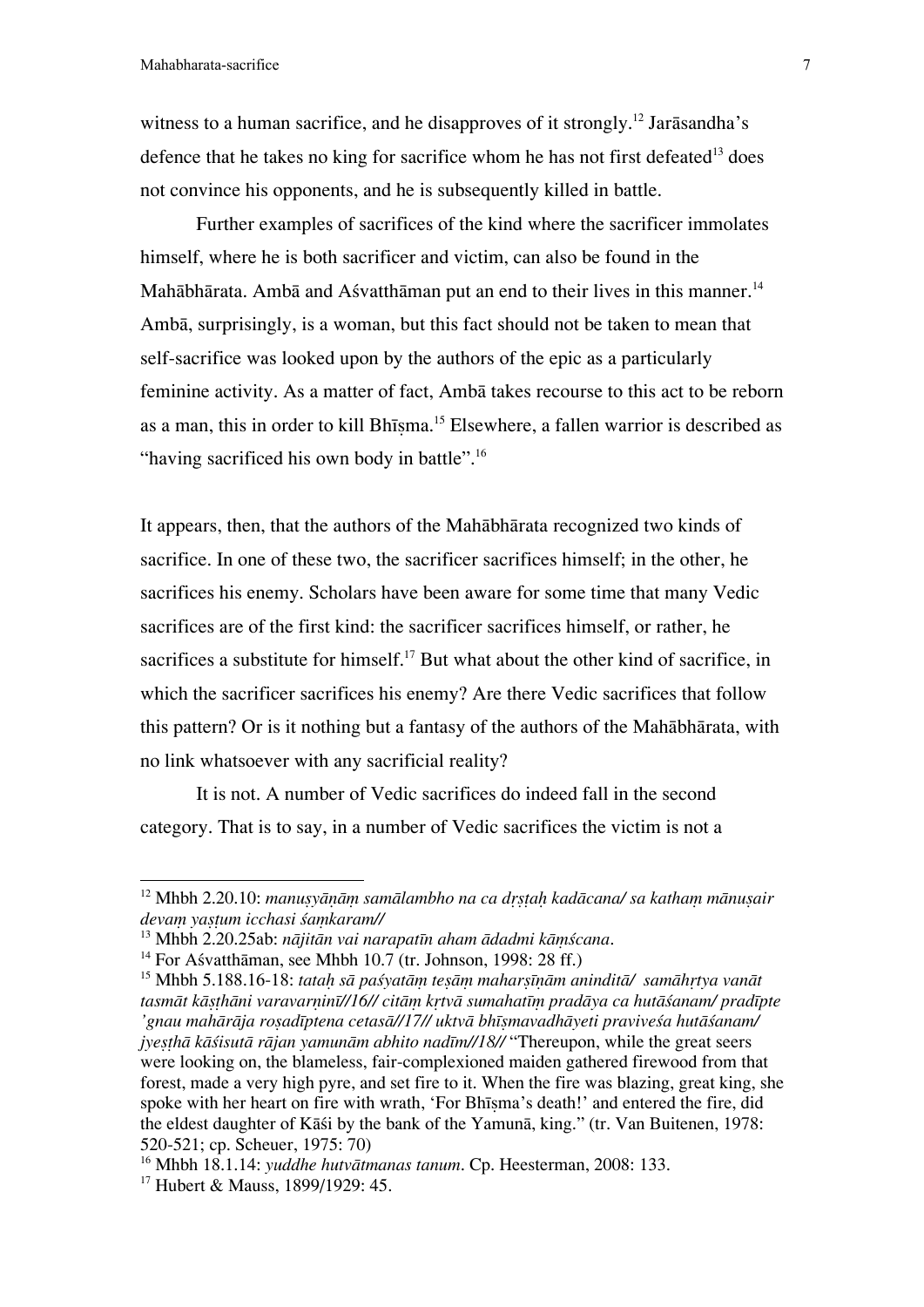substitute for the sacrificer, but for his enemy. It is true that, with one exception (see below), in none of these sacrifices an enemy of the sacrificer is literally put to death; but then, the sacrificer himself is not put to death either, with very few exceptions. The most prominent example of a Vedic sacrifice in which a substitute of the enemy of the sacrificer is killed is the Agnistoma sacrifice. Here the Soma plant is "bought" from a "Soma merchant", who is really either a Brahmin or a Śūdra. This "merchant" is subsequently beaten, but the plant is henceforth treated like a king. This "king" is seated on a royal throne, and hospitality is offered to "him", but in the end "he" is "killed". The fact that the "Soma merchant" is beaten reinforces the idea that "King Soma" represents a prominent inhabitant of enemy territory, who is then ritually put to death.<sup>18</sup>

Things become more serious in the Purusamedha, the "human sacrifice" of Vedic literature that follows the same pattern as the Soma sacrifice. This sacrifice concerns a real human being, who must belong to one of the two highest classes and is bought from his family. He is treated well for a year, but killed at the end.

It seems reasonably clear that these two sacrifices are of the kind that figured in Duryodhana's imagination: these are sacrifices in which the victim is an enemy of the sacrificer, not his substitute.<sup>19</sup>

To avoid confusion of categories, or rather to show that these categories were often combined, let it be clear that there are many Vedic sacrifices that aim at the destruction or subjugation of enemies, but in which the victim is yet a substitute for the sacrificer. Consider the Vedic Horse Sacrifice (*aśvamedha*). Its obvious aim is to assert the supremacy of the kingly sacrificer over neighbouring rulers, who have to tolerate that a horse, followed by an army of four hundred warriors, roams freely in their territories for a year. However, neither these neighbouring rulers themselves nor their substitutes are in the end put to death. It is the horse that is put to death, and the fact that the chief queen is supposed to have sexual intercourse with the dead horse indicates that the horse is a substitute

<sup>&</sup>lt;sup>18</sup> See further Bronkhorst 2016.

 $19$  Is it possible that the distinction between sacrifices in which the victim is a substitute for the sacrificer and those in which the victim is the enemy corresponds to the distinction in Vedic sacrifice in which the victim is cooked resp. not cooked? See on the latter distinction Bergaigne, 1878: 261 ff.; Malamoud, 1989: 35-70.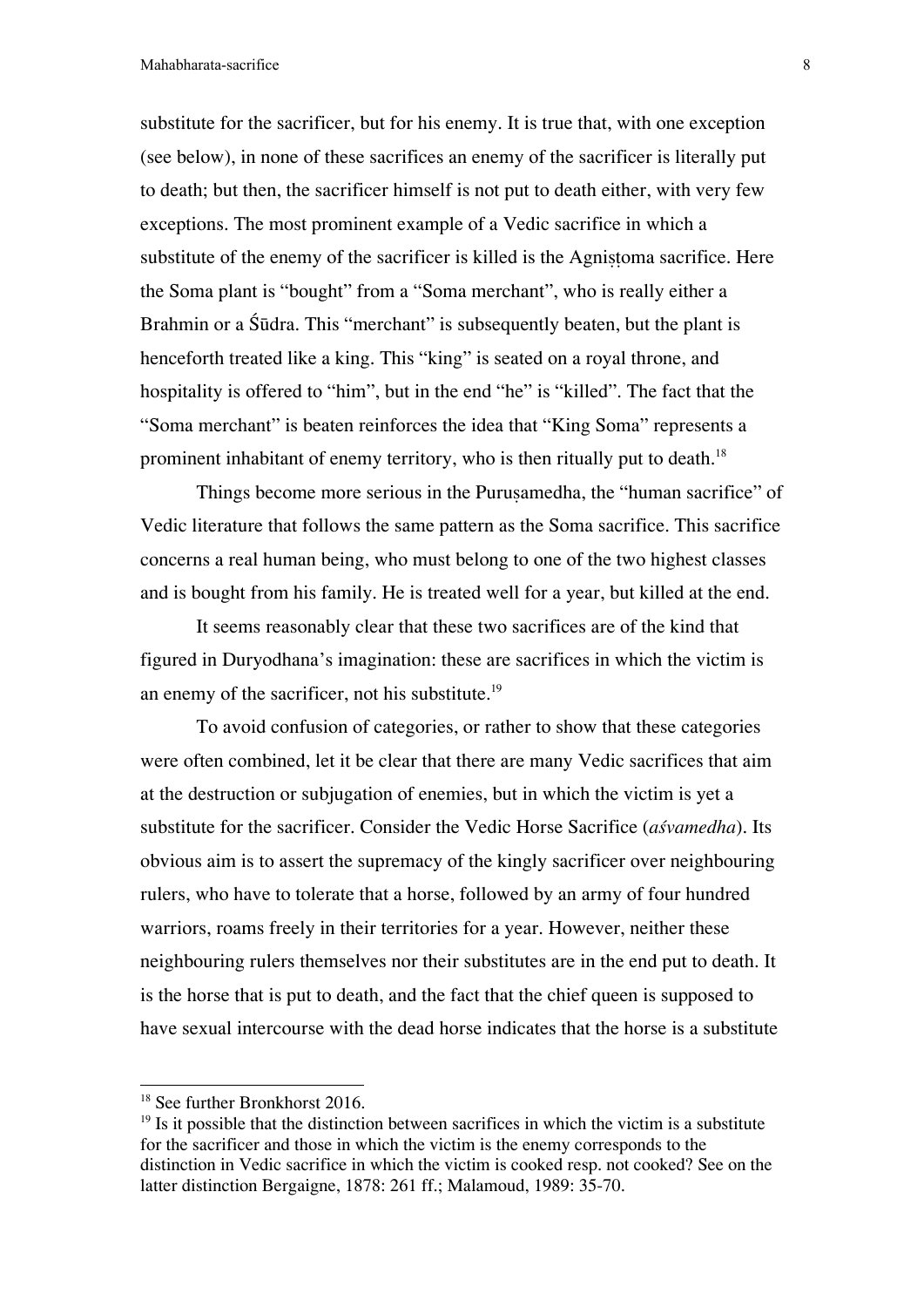Mahabharata-sacrifice 9

for the sacrificing king, not for his bested neighbours. It follows that the two kinds of sacrifice we are talking about are ideal types, which in reality frequently join up in real sacrifices.

As a matter of fact, many Vedic sacrifices have the aim of destroying the enemy or enemies of the sacrificer, while yet the victim is a substitute of the sacrificer. The example of the Horse Sacrifice, just considered, illustrates that Vedic sacrifices can have the tendency to present themselves in the style of Karna, even when their obvious aim is the Duryodhana-style subjugation or even destruction of enemies.

These reflections put us on an interesting trail. The Mahābhārata is aware of two kinds of sacrifices — the destruction of the sacrificer or his substitute on one hand, the destruction of his enemy on the other. This scheme fits the sacrifices depicted in Vedic and para-Vedic literature up to a point. It fits a lot better if we accept that real sacrifices (or at least the sacrifices described in Vedic and para-Vedic literature) are often combinations and rearrangements of elements that make up the ideal types. In real sacrifices, to begin, the victim is rarely identical with the sacrificer or his enemy: substitutes take their place. What is more, the two fundamental types of sacrifice are regularly combined in ways that even sacrifices that clearly impose the superiority of the sacrificer over his enemies — among them the main royal sacrifices: *aśvamedha*, *vājapeya* and *rājasūya* — do not immolate those enemies themselves, nor substitutes of those enemies, but a substitute of the sacrificer. Further and more complicated rearrangements can no doubt be identified, but this is a task I leave for future research.

An equally interesting question is why the Mahābhārata battle itself is presented as a sacrifice. This clearly indicates that its authors — and its characters, including Duryodhana and Karna — were aware of its solemn nature. This was no run-of-the-mill war, but one with transcendental significance. As has been pointed out elsewhere (Bronkhorst 2017), ritual activities are different from ordinary activities in that they anchor a worldly situation in a higher reality, and thereby give that worldly situation a permanent and transcendental status. In the case of sacrifices, this worldly situation is normally the hierarchical relationship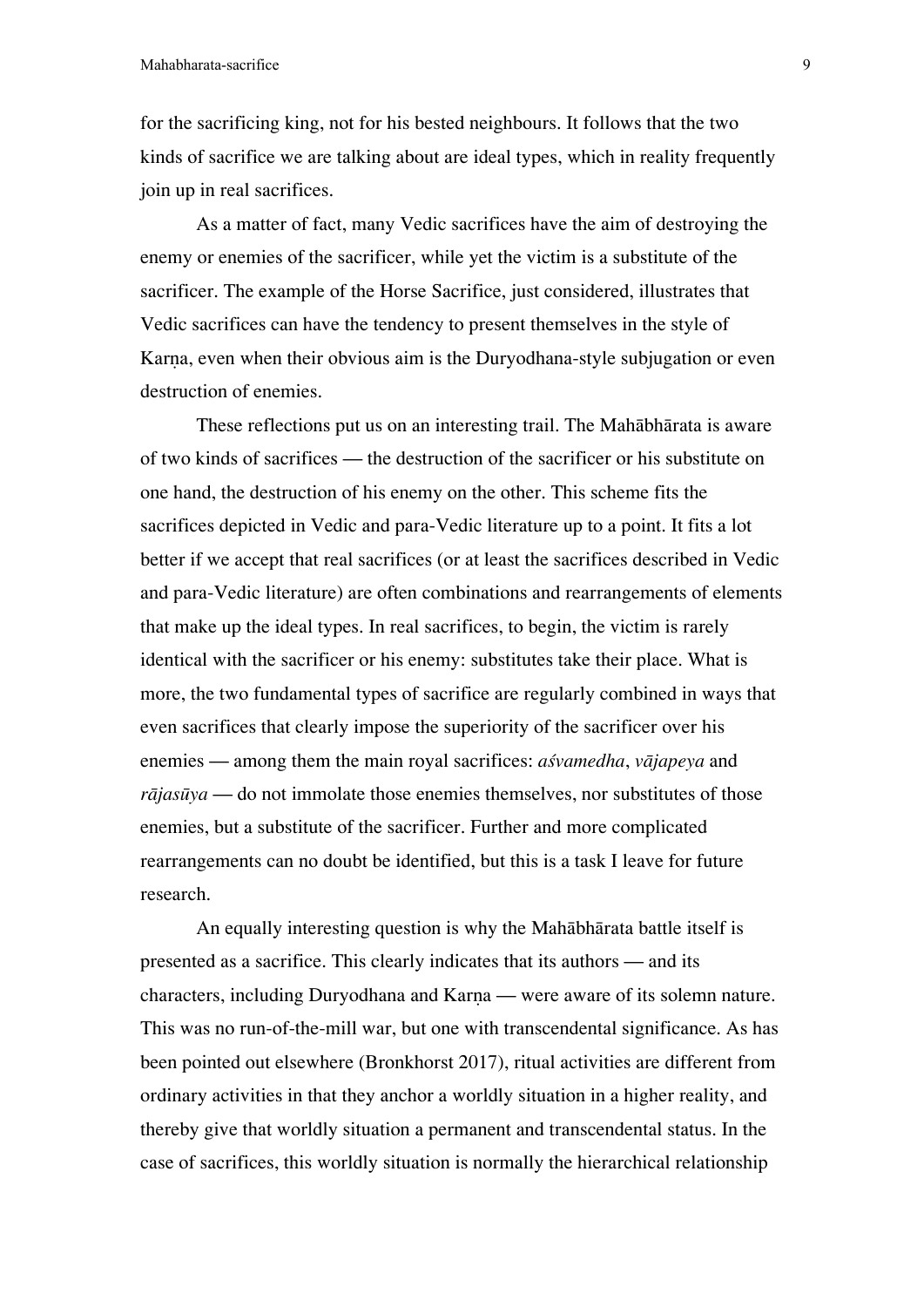between the participating parties (Bronkhorst 2012). A war that is conceived of as a sacrifice does not just lend temporary victory to the winning party, but a victory that is lasting and anchored in that higher reality.

A final question needs to be addressed. It has frequently been observed that sacrificial victims, if they are animals, are domesticated animals, not wild ones. Jonathan Z. Smith, for example, observed: "I know of no unambiguous instance of animal sacrifice performed by hunters. *Animal sacrifice appears to be, universally, the ritual killing of a domesticated animal by agrarian or pastoralist societes*." (Hamerton-Kelly, 1987: 197; see further pp. 202 ff.; Beattie, 1980: 30 f.; Hénaff, 2002: 223). This is not surprising if we consider that these animals are substitutes for the sacrificer, and must therefore be closely associated with him. Indeed, human sacrifices are known in which parents sacrifice their first-born child,<sup>20</sup> or their own finger.<sup>21</sup>

However, we have come to think that there may be sacrifices in which the victim is a substitute, not of the sacrificer, but of his enemy. Is it possible that in this latter case non-domesticated animals might be sacrificed, animals that may have to be obtained during hunting expeditions, just as enemies have to be captured in war?

There may indeed be examples that illustrate this latter situation. Walter Burkert observed with regard to the sacrifice in ancient Greece that "[f]or the ancient world, hunting, sacrifice, and war were symbolically interchangeable".<sup>22</sup> Mark Edward Lewis (1990: 18 f.) cites this observation with approval, and adds that in early China, too, warfare *and* hunting were identified with sacrifice, adding that prey was taken in the hunt to be used as sacrificial victims.<sup>23</sup> The identification of warfare and sacrifice does not surprise us, given what we know

 $20$  Römer, 1999. We learn from the Mahābhārata (3.128.1 ff.) that King Somaka sacrificed one son to obtain a hundred.

 $21$  Hamerton-Kelly, 1987; 178; Burkert, 1996; 34 ff.

<sup>22</sup> Cited in Lewis, 1990: 18 from the English translation of Walter Burkert's *Homo Necans* (not accessible to me); cf. Burkert, 1972: 22 ff., esp. p. 59.

 $23$  Lewis (1990: 150) speaks of "the old Zhou identification of hunting as a form of warfare and in the equation, as potential sacrifices, of prey taken in the hunt with prisoners captured in combat.". "[T]he Zhou had emphasized hunts as … a practical means of securing sacrificial victims …"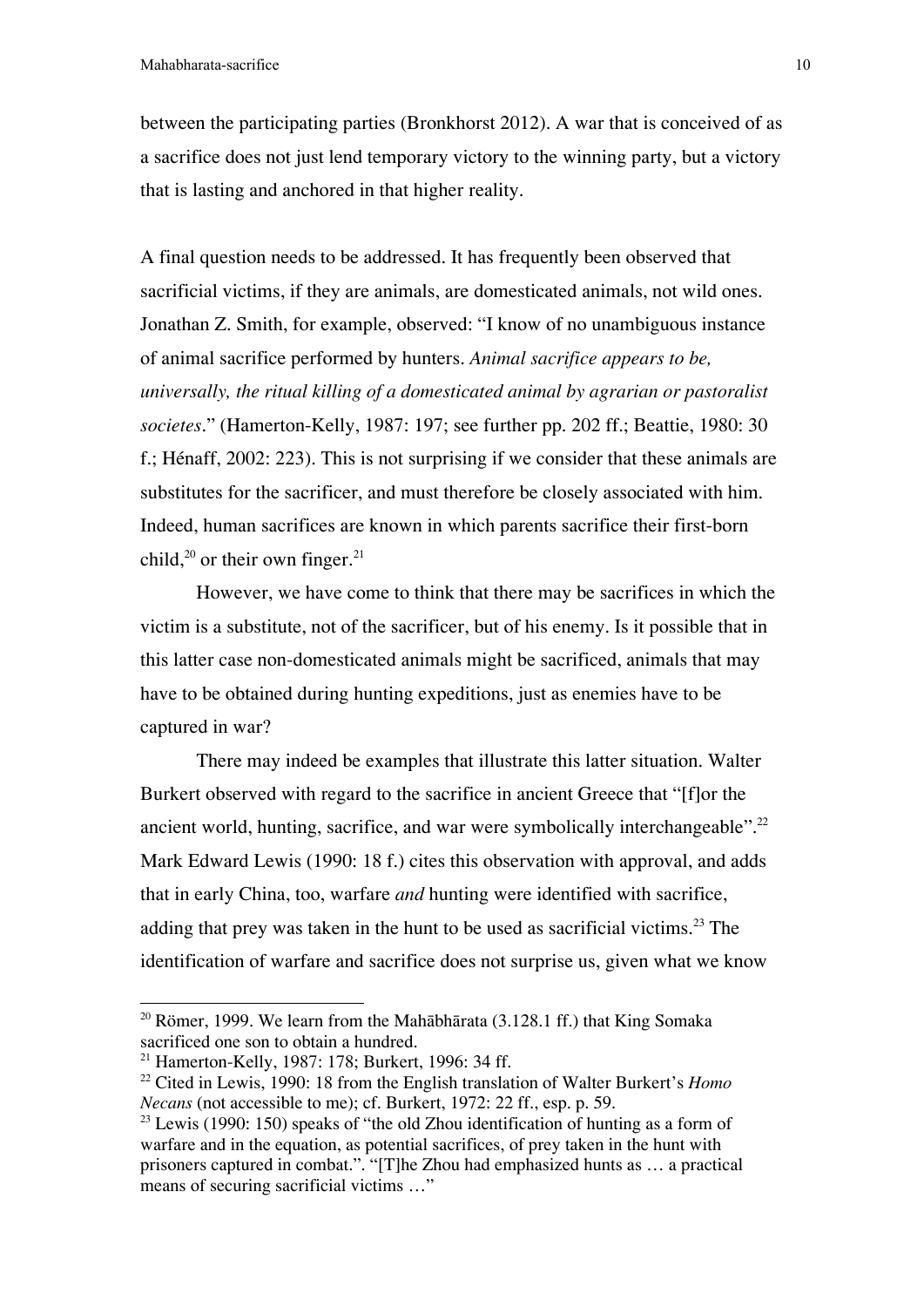from the Mahābhārata. If Burkert and Lewis are right, we have to add hunting, at least for ancient Greece and early China. The hunted animal, no need to add, is in that case a substitute for the enemy.

By way of conclusion I propose that the question that is the subtitle of this article can be answered affirmatively. Yes, the author(s) of the Mahābhārata understood Vedic sacrifice better than we do. $^{24}$  This does not necessarily mean that they knew the details of this or that sacrifice better than we do on the basis of the ancient sacrificial manuals. It means that, where we may lose sight of the wood for the trees, they knew very well what the wood was like. They were still very much aware of the fundamental structures that underlie all — or at any rate most — Vedic sacrifices. We may be well advised to learn from them.

## References:

- Beattie, J. H. M. (1980): "On understanding sacrifice." = Bourdillon & Fortes, 1980: 29-44.
- Bergaigne, Abel (1878): *La religion védique d'après les hymnes du Rig-veda*. Tome premier. Paris: F. Vieweg.
- Biardeau, Madeleine (2002): *Le Mahābhārata. Un récit fondateur du brahmanisme et son interprétation*. Tome II. Paris: Éditions du Seuil.
- Bourdillon, M. F. C. & Fortes, Meyer (ed.)(1980): *Sacrifice*. London: Academic Press.
- Bronkhorst, Johannes (2012): "Rites without symbols." *Method & Theory in the Study of Religion* 24, 2012, 236-266.
- Bronkhorst, Johannes (2016): "Agnistoma and the nature of sacrifice." On *Meaning and Mantras: Essays in Honor of Frits Staal*. Ed. George Thompson & Richard K. Payne. Institute of Buddhist Studies & BDK America. Pp. 79-99.
- Bronkhorst, Johannes (2017): "Can religion be explained? The role of absorption in various religious phenomena." *Method and Theory in the Study of Religion* 29, 1-30.
- Burkert, Walter (1972): *Homo Necans. Interpretationen altgriechischer Opferriten und Mythen*. Berlin – New York: Walter de Gruyter.

 $24$  Cp. Hiltebeitel, 2011: 277: "one conclusion worth exploring would be that, rather than the standard view that the epic's references to Vedic ritual, and particularly Vedic royal rituals, are distanced by desuetude and confusion about them, we should look at epic depictions of Vedic rituals, at least where they are narrated, as deft and cunning."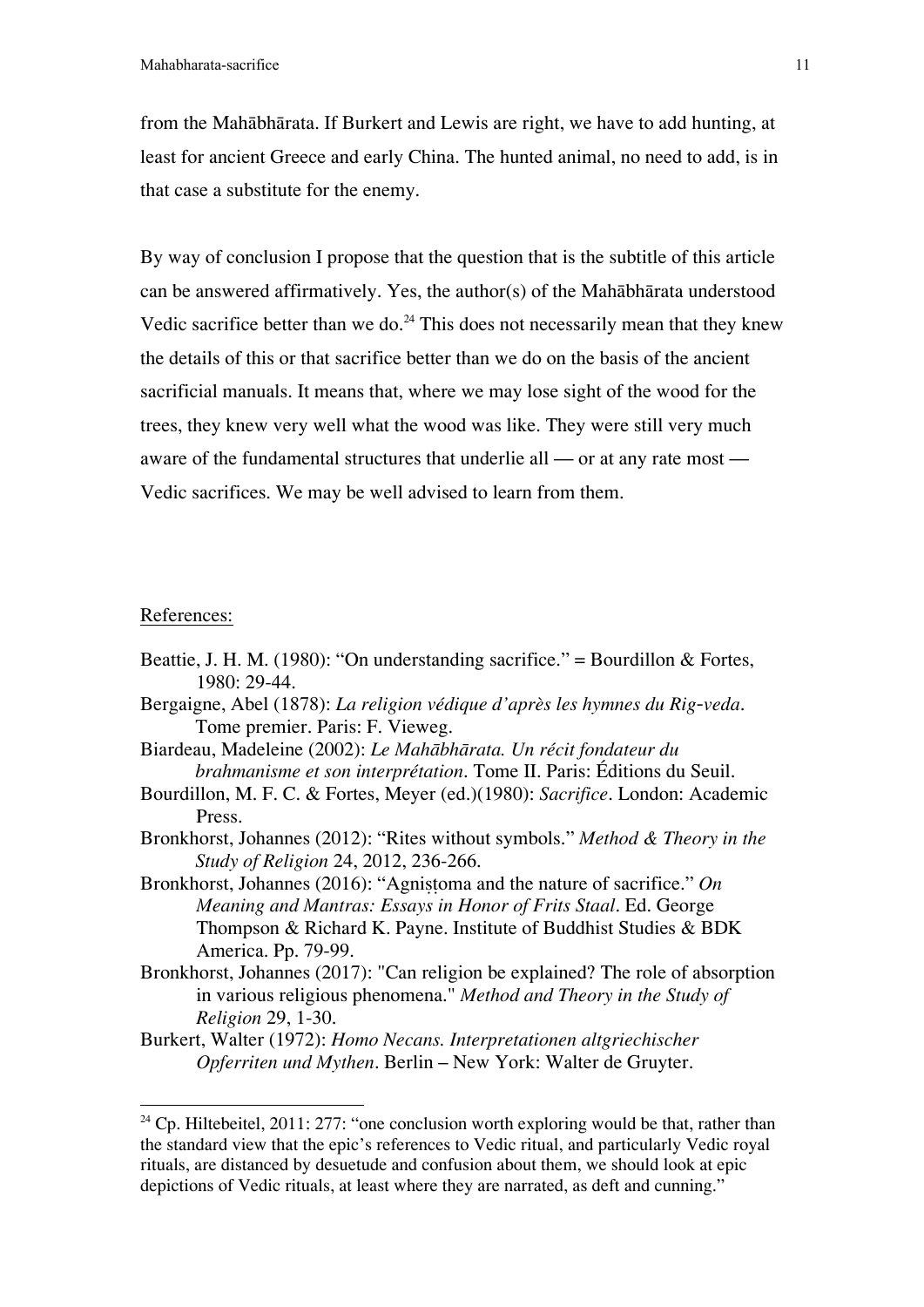- Burkert, Walter (1996): *Creation of the Sacred. Tracks of biology in early religions.* Cambridge, Mass.: Harvard University Press.
- Feller, Danielle (2009): "Sacrifice et émotions: les lendemains traumatiques de la guerre dans le Mahābhārata." *Violentes émotions: Approches comparatistes*. Ed. Philippe Borgeaud & Anne-Caroline Rendu Loisel. Genève: Droz. 2009. (Recherches et Rencontres, Publications de la Faculté des Lettres de l'Université de Genève, 27.) Pp. 115-134.
- Feller Jatavallabhula, Danielle (1999): "Raṇayajña: the Mahābhārata war as a sacrifice." *Violence Denied. Violence, non-violence and the rationalization of violence in South Asian cultural history*. Ed. Jan E. M. Houben & Karel R. van Kooij. Leiden – Boston – Köln: Brill. (Brill's Indological Library, 16.) Pp. 69-103.
- Fitzgerald, James L. (2010): "Mahābhārata." *Brill's Encyclopedia of Hinduism, vol. II: Sacred Texts and Languages, Ritual Traditions, Arts, Concepts*. Ed. Knut A. Jacobsen et al. Leiden – Boston: Brill. (Handbook of Oriental Studies 2/22/2.) Pp. 72-94.
- Hamerton-Kelly, Robert G. (ed.)(1987): *Violent Origins: Walter Burkert, René Girard, and Jonathan Z. Smith on Ritual Killing and Cultural Formation*. Stanford: Stanford University Press.
- Heesterman, J. C. (2008): "The epic paragon of dharma." *Indologica. T. Ya. Elizarenkova Memorial Volume*. Book 1. Ed. L. Kulikov & M. Rusanov. Moscow: Russian State University for the Humanities. (Orientalia et Classica: Papers of the Institute of Oriental and Classical Studies, 20.) Pp. 127-139.
- Heesterman, J. C. (2010): "Epic narrative and sacrificial ritual: a note on royal consecration." *From Turfan to Ajanta. Festschrift for Dieter Schlingloff on the Occasion of his Eightieth Birthday*. Ed. Eli Franco and Monika Zin. Lumbini International Research Institute. Vol. 1. Pp. 389-398.
- Hénaff, Marcel (2002): *Le prix de la vérité: Le don, l'argent, la philosophie*. Paris: Éditions du Seuil.
- Hiltebeitel, Alf (2011): *Reading the Fifth Veda*. Studies on the Mahābhārata Essays by Alf Hiltebeitel, Volume I. Ed. Vishwa Adluri & Joydeep Bagchee. Leiden – Boston: Brill. (Numen Book Series, 131.)
- Hubert, H. & Mauss, M. (1899): "Essai sur la nature et la fonction sociale du sacrifice." *Année sociologique* 2, 29-138. Reprint: Hubert & Mauss, 1929: 1-130. (References to the reprint)
- Hubert, H. & Mauss, M. (1929): *Mélanges d'histoire des religions*. Deuxième édition. Paris: Félix Alcan.
- Johnson, W. J. (tr.)(1998): *The Sauptikaparvan of the Mahābhārata. The massacre at night*. Oxford University Press.
- Lewis, Mark Edward (1990): *Sanctioned Violence in Early China*. Albany: State University of New York Press.
- Malamoud, Charles (1989): *Cuire le monde: rite et pensée dans l'Inde ancienne*. Paris: Éditions la Découverte.
- Minkowski, Christopher (1991): "Snakes, sattras and the Mahābhārata." *Essays on the Mahābhārata*. Ed. Arvind Sharma. Leiden: E. J. Brill. Pp. 384-400.
- Römer, Thomas (1999): "Le sacrifice humain en Juda et Israël au premier millénaire avant notre ère." *Archiv für Religionsgeschichte* 1(1), 17-26.